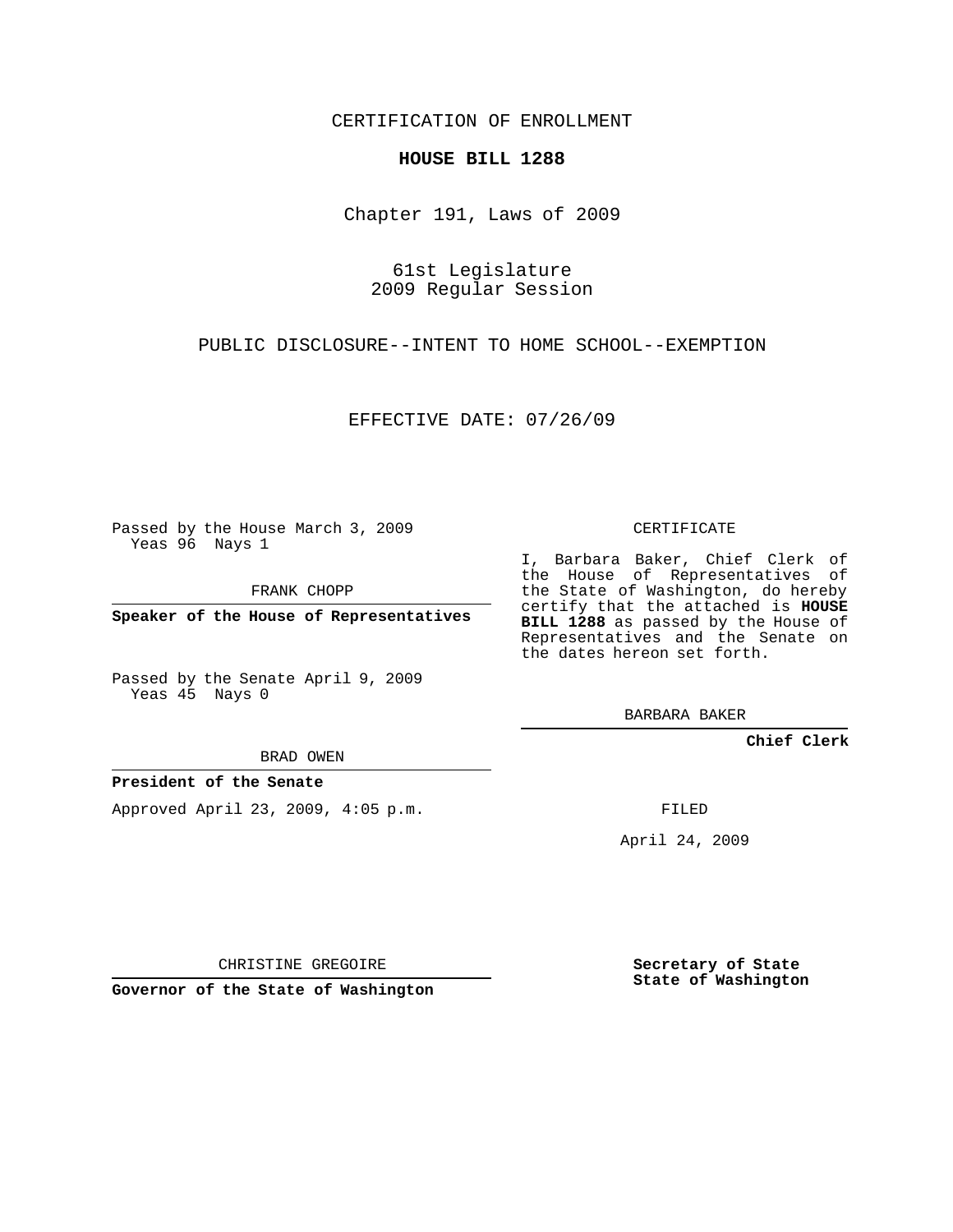## **HOUSE BILL 1288** \_\_\_\_\_\_\_\_\_\_\_\_\_\_\_\_\_\_\_\_\_\_\_\_\_\_\_\_\_\_\_\_\_\_\_\_\_\_\_\_\_\_\_\_\_

\_\_\_\_\_\_\_\_\_\_\_\_\_\_\_\_\_\_\_\_\_\_\_\_\_\_\_\_\_\_\_\_\_\_\_\_\_\_\_\_\_\_\_\_\_

Passed Legislature - 2009 Regular Session

## **State of Washington 61st Legislature 2009 Regular Session**

**By** Representatives Upthegrove, McCune, Simpson, Herrera, Newhouse, Armstrong, Roach, Quall, Orwall, Pettigrew, Bailey, Shea, Smith, Orcutt, Sullivan, Eddy, Johnson, Nelson, Ormsby, Kretz, and Kristiansen

Read first time 01/16/09. Referred to Committee on State Government & Tribal Affairs.

 1 AN ACT Relating to exempting the annual parental declaration of 2 intent to home school from the public disclosure act; and amending RCW 3 42.56.320.

4 BE IT ENACTED BY THE LEGISLATURE OF THE STATE OF WASHINGTON:

 5 **Sec. 1.** RCW 42.56.320 and 2005 c 274 s 412 are each amended to 6 read as follows:

 7 The following educational information is exempt from disclosure 8 under this chapter:

 9 (1) Financial disclosures filed by private vocational schools under 10 chapters 28B.85 and 28C.10 RCW;

 (2) Financial and commercial information supplied by or on behalf of a person, firm, corporation, or entity under chapter 28B.95 RCW relating to the purchase or sale of tuition units and contracts for the purchase of multiple tuition units;

15 (3) Individually identifiable information received by the workforce 16 training and education coordinating board for research or evaluation 17 purposes; ((and))

18 (4) Except for public records as defined in RCW ((40.14.040)) 19 <u>40.14.010</u>, any records or documents obtained by a state college,